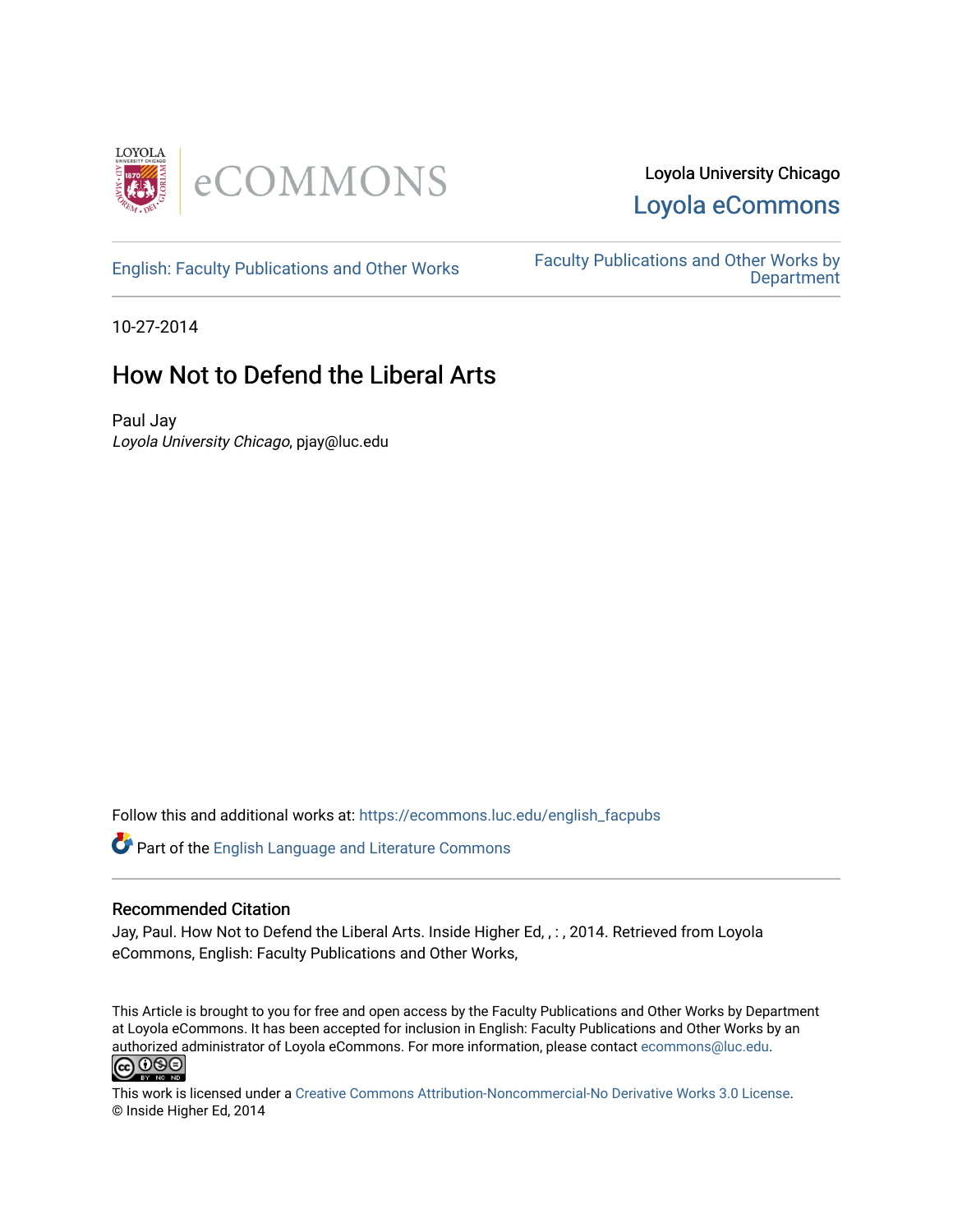



([https://www.insidehighered.com](https://www.insidehighered.com/))

# **Essay on the state of the liberal arts**

Submitted by Paul Jay on October 27, 2014 - 3:00am

It shouldn't be surprising that the recent conference at St. John's College, in Santa Fe, entitled "What is Liberal Education For?" should have turned into an occasion for blaming a host of difficult challenges currently faced by the humanities and the liberal arts on critical theory and political correctness. I wasn't there, but that seems to be one of the conference's main preoccupations as reported by *Inside Higher Ed* in an article entitled ["Doing Themselves In?"](https://www.insidehighered.com/news/2014/10/20/conference-speakers-say-liberal-arts-must-return-purer-form-survive) [1] After all, St. John's, with its great books curriculum, is known for proudly embracing a traditional approach to a liberal arts education. And that's great. The country needs institutions of higher learning that take diverse approaches to humanistic education.

However, it's depressing to see such a thoroughly discredited argument being made in late 2014. The idea put forward by one the conference's major speakers, John Agresto, that the liberal arts are "dying" because of critical theory and the politicization of faculty, is not only overblown. It recycles an old and faulty argument that should have been set aside years ago

What is the evidence for Agresto's claim? According to the *Inside Higher Ed* article, he cites "worrisome statistics," including that "English, long a go-to concentration, now accounts for just 3 percent of majors nationwide." Like similar claims, Agresto's are misleading. For one thing, English has never been a "go-to concentration." English majors since 1975 have never counted for more than 4.4 percent of all majors. This hardly makes English a "go-to concentration."

And while his claim suggests there has been some kind of steep fall-off in English majors over the last four decades, that just isn't so. In 1975, as I just noted, English majors constituted 4.4 percent of all majors. In 1980-81, years in which the U.S. experienced an economic recession, that number understandably fell a bit to 3.4 percent. However, by 1995-96, as the economy recovered, it was back up to 4.2 percent, and by 2002-03 it was holding pretty steady at 4.0 percent. There was another small dip in 2007-08 (3.5 percent) and by 2010-11, even with the great recession, it was hanging on at 3.1 percent. If these statistics are any indication, with the economy improving they will go back up a bit.

As an English professor I wish more students were majoring in English, but the fluctuations in the index Agresto cites are hardly all that dramatic. More importantly, the downturns correlate much more strongly with economic recessions in the early 1970s, the early 1990s, and between 2008 and 2010 than they do with the rise of critical theory or an interest in humanities scholars and their students in the relationship between history, philosophy, literature, religion, the arts, and political and social justice issues. It's a simple fact that the evidence for claims like Agresto's that critical theory and political correctness have ruined the liberal arts and humanities just don't hold water. They substitute weak statistical evidence for what are really ideological polemics.

As many researchers I cite in [my recent book on the humanities crisis](http://www.palgrave.com/page/detail/the-humanities-paul-jay/?K=9781137403308)  $[2]$  have pointed out, critics of the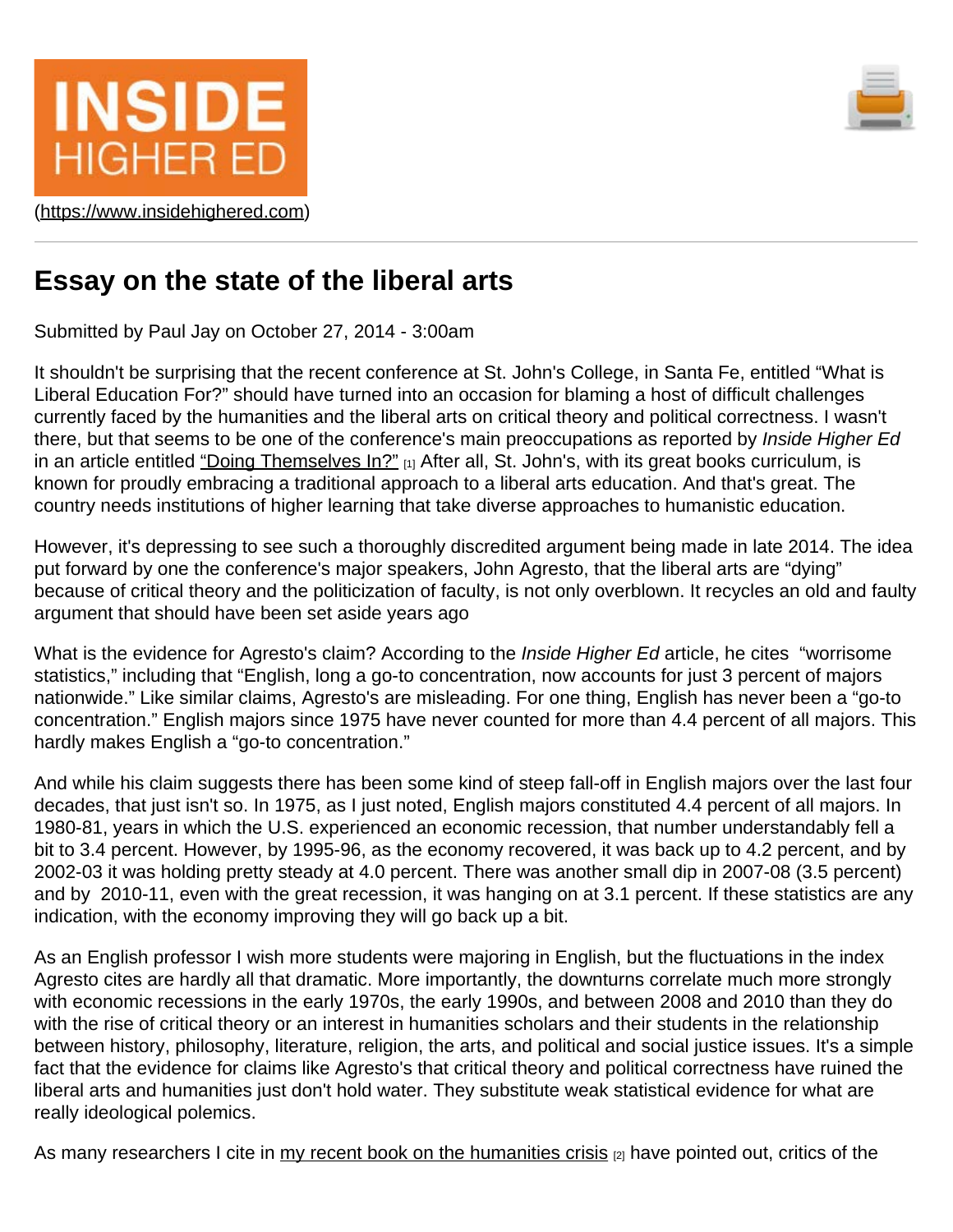contemporary humanities like Agresto use 1970 – the historical high point of humanities majors – as the point from which they chart a decline. But [enrollments in the humanities have held steady between 1984](http://benschmidt.org/Degrees/#HumRatio) [and 2010 at about 6.5 percent,](http://benschmidt.org/Degrees/#HumRatio) [3] with a few upticks between 1988 and 1996. As Ben Schmidt rightly observes "the overall pattern gives the lie to arguments that claim the humanities are being eroded by things like ethnic studies or a departure from the classics. Students aren't any less interested in majoring in history or English now than they were at the moment deconstructionism hit American shores."

And while the number of English majors has fallen at some Ivy League institutions, according to Scott Saul (["The Humanities in Crisis? Not at Most Schools"](http://www.nytimes.com/2013/07/04/opinion/the-humanities-in-crisis-not-at-most-schools.html?_r=0) [4]) nationwide humanities majors in English, foreign languages and literatures and the arts have held steady at between 9.8 and 10.6 percent over the last two decades. He notes that according to Humanities Indicators, a project of the American Academy of Arts & Sciences, the share of bachelor's degrees earned in the humanities has stayed remarkably steady between 1987 and 2010 (10 percent in 1987, and about 11 percent in 2010, with some brief fluctuations up during the overall period). Saul echoes Schmidt in pointing out that these statistics suggest that "we must straighten out one of the great misconceptions that has circulated around humanities professors: that we are a trendy lot, 'tenured radicals' wrenching the curriculum into irrelevance as we impose the latest theoretical paradigm upon it."

If the liberal arts and humanities are in trouble, and in many ways they are, these troubles have little to do with the development of new theories, methodologies, and subject matters. Indeed, such developments ought to be welcome in higher education. Those of us who teach literature, history, religious studies, and the arts are professors, after all, professionals whose work is expected by our colleagues in the natural and social sciences to be theoretically and methodologically rigorous. It's a myth that the sciences have theories and methods and the humanities don't, and it's a mistake to scapegoat theory and professionalization for the current plight of the humanities and liberal arts.

*Inside Higher Ed* reported that, according to Agresto, in order to "save the humanities" from the pernicious effects of critical theory we must instill "critical thinking skills." However, it makes no sense to claim the liberal arts are about critical thinking, and then to trash critical theory, which teaches critical thinking. Humanism was about nothing if it wasn't about critiquing the status quo. And how can the liberal arts be blamed for causing their own ruin by connecting questions about the human to the world of politics and social justice when humanism has always been all about raising questions about political and social agency? Traditionalists like Agresto and Andrew Delbanco, a professor of English at Columbia University who has frequently advocated for a traditional approach to the humanities that eschews critique, too often seem to want to seal the liberal arts off from such issues (and worse still, to protect them from constructive criticism). In doing so they're actually undermining the very tradition they claim to defend.

The big problem here is that critics like Agresto and Delbanco don't spend enough time analyzing the real plight of the liberal arts and humanities. That plight has a lot more to do with a set of economic and institutional problems that threaten colleges and universities everywhere. It's just that the fallout from these problems has hit the humanities disproportionately hard because we're in a weaker position than the natural and social sciences to stake a claim for the centrality of the subjects we research and teach at a time when the traditional liberal arts model for measuring the value of a higher education has begun to shift to a corporate one.

The corporatization of higher education represents a dramatic shift toward seeing higher education as vocational training, an educational experience geared to credentialing, in which the value of courses and programs are defined narrowly in terms of their practical vocational utility. It's not surprising that these developments have hit the humanities particularly hard, that our disciplines are so vulnerable in an age that increasingly puts the educational emphasis on computational, technological, and mechanical skills at the expense of a broad-based education in history, philosophy, and the arts. If the value of education is increasingly being measured by trustees and legislators too ready to replace a liberal arts model of higher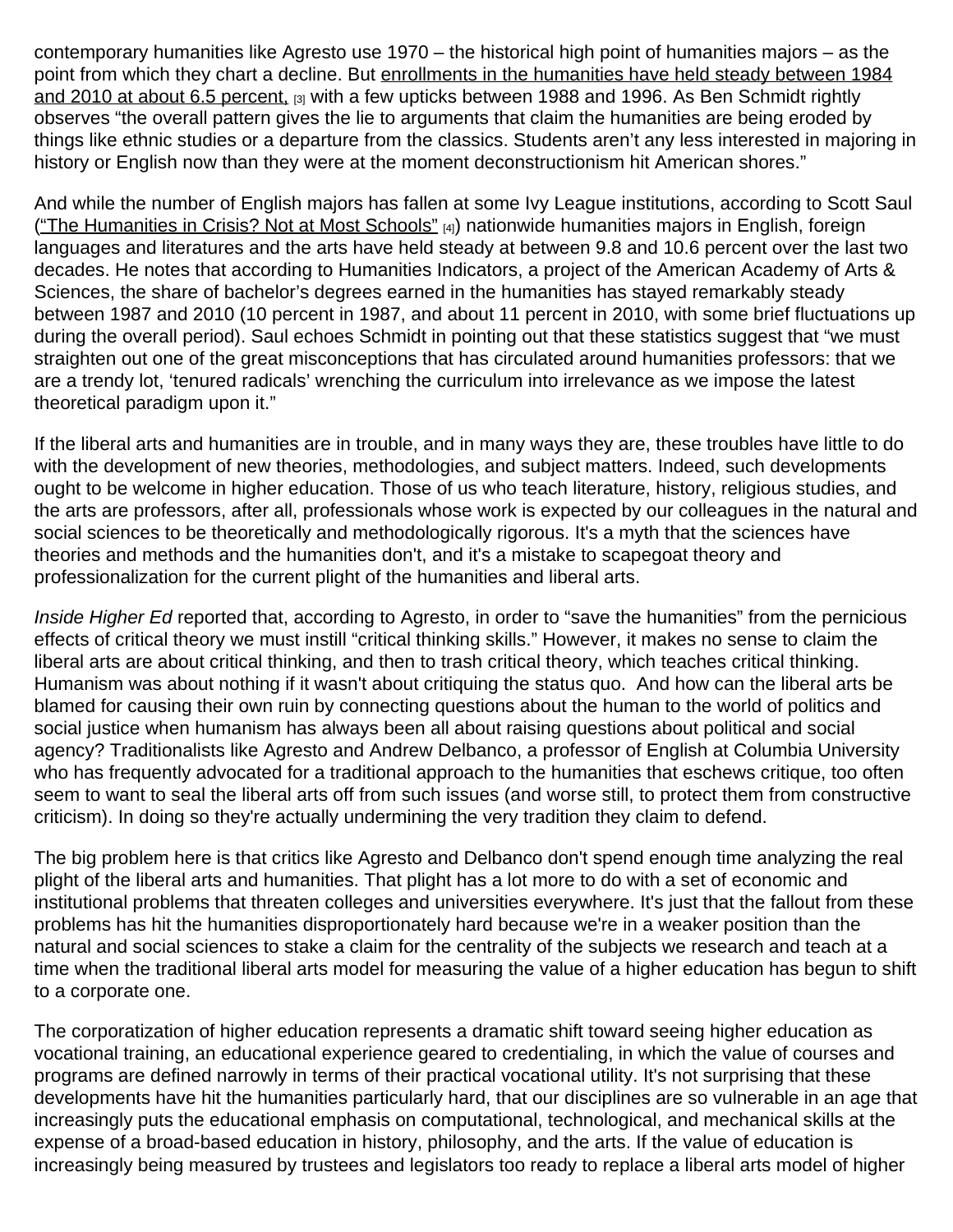education with a vocational training model of higher education, then it's no wonder the humanities seem to be in crisis.

This means that defending the integrity of the humanities today ought to have little if anything to do with bashing theory or calling for a return to "tradition" (on the drawbacks of arguments based on tradition, see [Judge Richard Posner's brilliant analysis](http://www.slate.com/blogs/outward/2014/08/27/listen_to_judge_richard_posner_destroy_arguments_against_gay_marriage.html) [5] in his recent decision on gay marriage in the U.S. Court of Appeals for the Seventh Circuit.). That's simply indulging in ideological battles that distract us from our real problems. Engaging those problems means defending the integrity of higher education. It means resisting the marginalizing of faculty voices in academic and curricular matters, resisting the institution of managerial structures at colleges and universities that lead to bloated bureaucracies and an over investment in noncurricular matters broadly related to "student life" at the expense of investing in more tenure-track faculty, more classrooms, and more support for a broad liberal arts education. But at the same time it means finding a way to articulate the value of a humanities education that stresses both our traditional commitment to the intangible -- rewards that Agresto and Delbanco rightly point out come from studying philosophy, history, literature and the arts -- while also stressing what is new and innovative about the humanities in the 21st century, and the transferable skills they impart to students.

I don't think it will do to simply fall back on well-worn, boilerplate defenses of the humanities that characterize their value narrowly in terms of the inner journey they promote and the big questions they pose, as a place where we can help our students to discover the meaning of life and to find themselves. Such defenses are too often elegiac -- laments for the passing of what often looks like an overly narrow, idealized, or even sentimental vision of what the humanities were, one that simply feeds the idea they're a little quaint and outdated. Don't get me wrong. I embrace the idea that studying the humanities has a value for its own sake, and I'm deeply committed to the idea that the liberal arts ought to be a place where our preoccupation with the practical and the utilitarian can be submitted to constructive critical scrutiny.

But I believe that in the 21st century we need to present a broader, more nuanced, innovative and forwardlooking vision of the humanities, and that such a vision need not be seen as a betrayal of what we have always been doing. We need to characterize the value of the humanities in a way that stresses not just the inner nourishment they can bring, but the reading, analytical, research, writing, and critical thinking skills humanities courses teach our students as well, skills that are manifestly transferable to a range of employment opportunities (for more on this argument see the article I co-authored with Gerald Graff, ["Fear](https://www.insidehighered.com/views/2012/01/05/essay-new-approach-defend-value-humanities) Of Being Useful" [6]).

And crucially, it also means stressing the innovative, even transformative work that has unfolded in the humanities over the last 30 or 40 years, work that has served to reshape our understanding of the human and to challenge our ideas about liberty, agency, responsibility, social justice, and the relationship between humans, technology, and the biosphere in which we all live. We do a disservice to ourselves when, in explaining what we do in the humanities, or in defending their value, we play down or disparage the innovative role that theory has had in deepening, enriching, and challenging our understanding of the human, especially in the attention it has insisted we pay to the complex ways in which social and political power flows through cultural forms and shapes human subjectivity. Our challenge is not simply to defend the humanities, but to defend a new humanities, one in part defined by a critique of the very humanism that historically defined the humanities in the first place. It simply won't do to pretend that the last 30 or 40 years never happened, or worse still, to blame productive innovation during those years for challenges that are in reality economic and institutional.

*Paul Jay is professor of English and a fellow at the Center for Interdisciplinary Thinking at Loyola University Chicago.* [The Humanities "Crisis" and the Future of Literary Studies,](http://www.palgrave.com/page/detail/the-humanities-paul-jay/?K=9781137403308) [2] *his book, was published in July by Palgrave-Macmillan.*